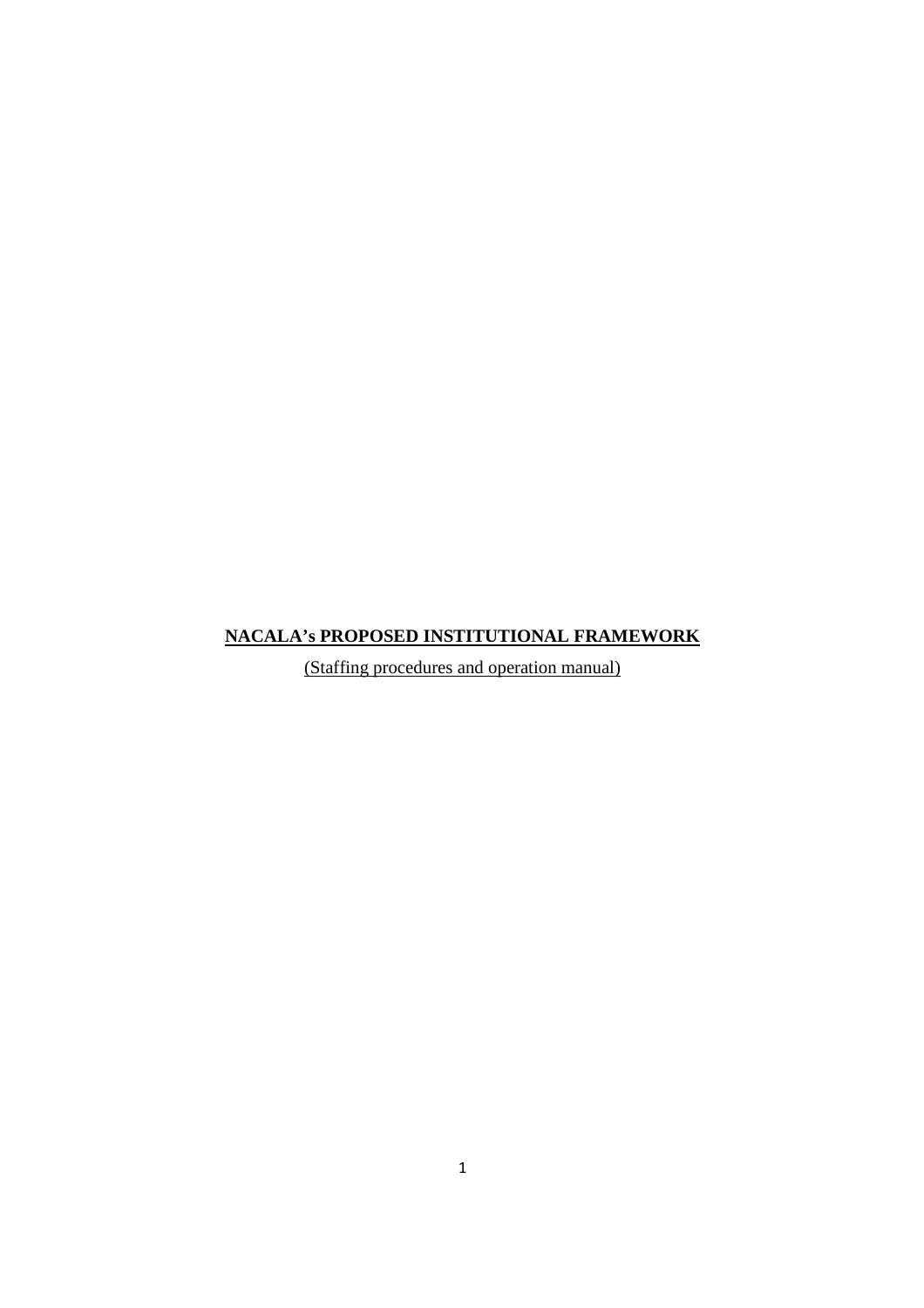- **1.** This manual has been prepared after due considerations of the stated joint objectives and mission statements by the NACALA member countries for **a)** development of an investment region that is adequately efficient, cost effective and competitive, and reliable for transport, communication and energy, **b)** fostering regional economic growth by promoting and coordinating viable business in agriculture, mining, tourism, commerce, trade, transport and livestock, **c)** fostering environmentally sustainable growth and **d)** promoting infra-structural projects along the Corridor
- **2.** The manual is therefore intended to act as an advisory guide towards ensuring that some degree of standardization is attained in procedures and operations of staff employed at the OSBPs at Mchinji-Mwami and at Chiponde and Mandimba. Some key and mundane topics and subtopics have been covered, while others have been deliberately ommitted to avoid repetition, since it is assumed that they have already been adequately covered in staff manuals of individual "competent authorities"

# **Kindly ensure you read, understand and immediately start to adhere to them.**

# **3. Employment at the OSBPs**

All employees of the two OSBPs are expected to be in possession and fully conversant with their respective letters of employment, vis. requirements and expectations of respective employers.

# **4. Letter of Deployment / Secondment / Employment**

 All employees are expected to present two copies of their respective OSBP letters of deployment / secondment / employment within two days of their reporting on duty. One copy shall be presented to the head of the nominated structure, while the second copy shall be presented to the OSBP central office at the station of duty.

#### **5. Letter of Transfer / Re-deployment**

Upon being transferred or re-deployed, an employee is required to present two copies of the letter of transfer / re-deployment. One copy shall be presented to the head of the nominated structure, while the other shall be presented to the OSBP central office at the station of duty.

# **6. Working Days**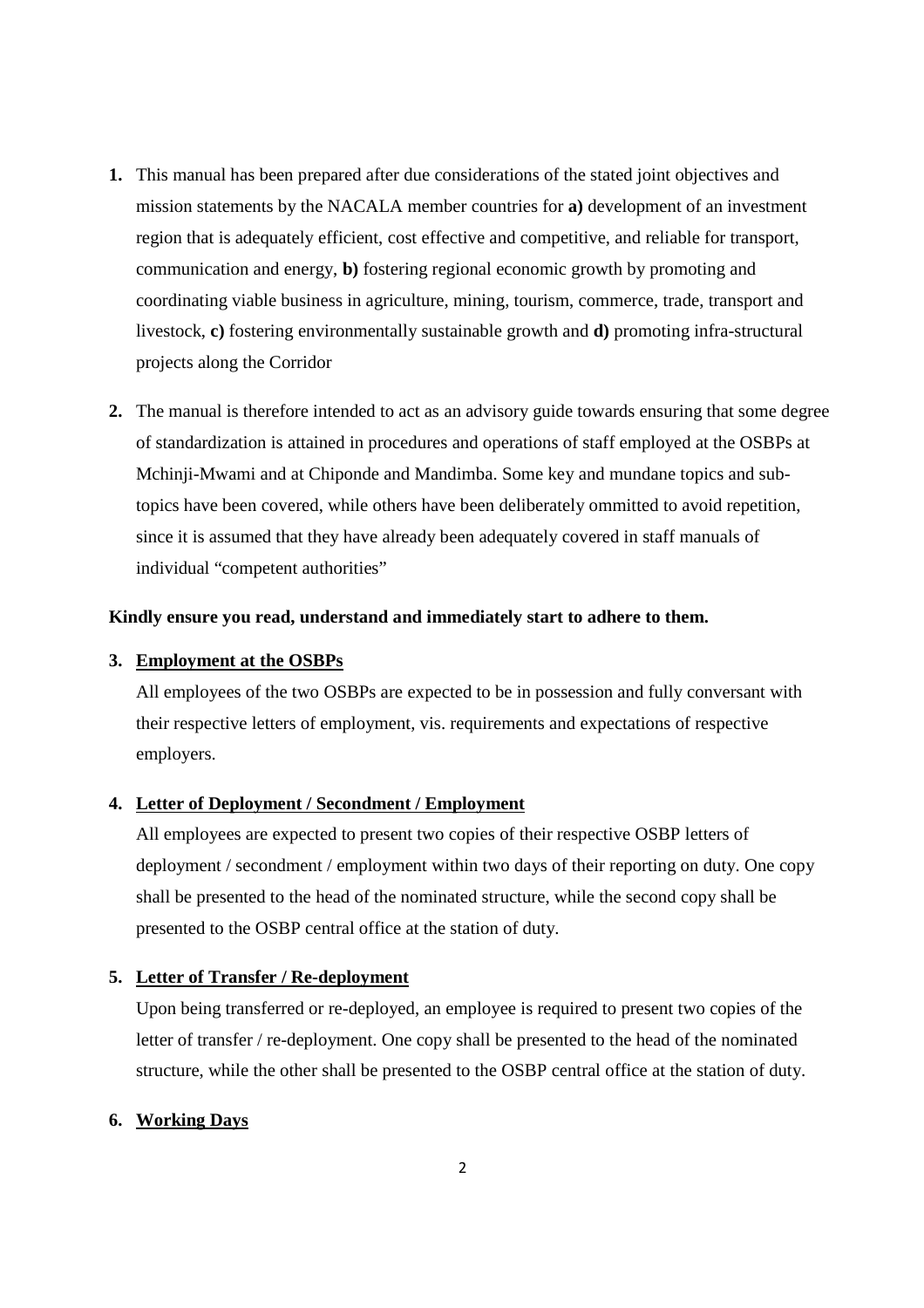- **a.** Working days are from Monday to Friday BUT may include Saturdays or public holidays, if the head of a nominated structure should in the event of additional and or unexpected urgent work, so desire.
- **b.** Where an employee is required to work on a Saturday or public holiday, the nominated structure is not expected to pay overtime, though there is room for negotiation.
- **c.** Working days shall normally exclude week-ends and public holidays, except where a competent authority's public holiday is observed on a day different from that of the other competent authorities, in which case the former shall be given priority and shall be observed.

# **7. Working Hours**

All employees of all nominated structures represented at an OSBP are expected to report to their respective places of work and to abide by the rules and regulations as set forth by their respective offices.

The working hours are between 8.30am and 5.30pm, with an hour's lunch break between 1pm and 2pm. Every employee is expected thus to strictly observe these hours at all times.

# **8. Lunch Hours**

Lunch hours shall be between 1pm and 2pm on the designated working days. This period shall not be observed on Saturdays,

# **9. OSBP Standards**

Every employee is expected to respect rules and regulations pertaining to OSBP standards. Briefy, these are the staff uniform, details of which shall be advised, including an OSBP badge and name tag showing names of employee, competent authority, nominated structure, and office title.

Other standards are efficiency, promptness, friendliness and care in office service delivery, and most important, prompt responce to official memos, official formal correspondences between nominated structures and those between nominated structures.

#### **10. Cross-Border Permits**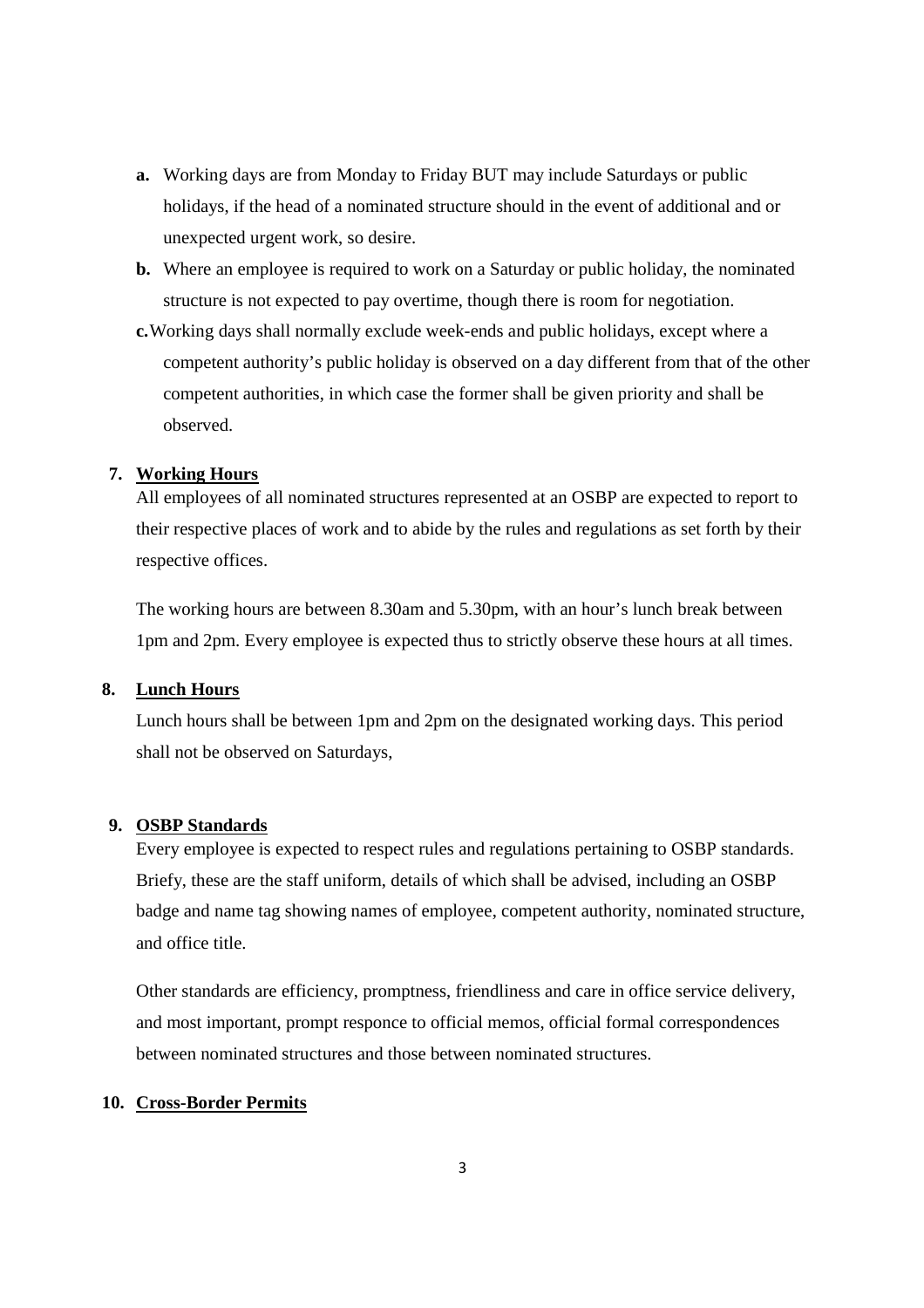All employees of the two OSBPs are expected to be in possession of a Cross Border Permit issued by the heads of their nominated structures for both official and non-official use when crossing the border and going beyond the respective control zones.

# **11. Presentation**

All employees of the two Nacala OSBPs shall during office hours and official functions, be properly dressed and presentable, and shall dorn a staff name tag, indicating which nominated structure they work for.

#### **12. Absence from Work**

Absence from work place OR lateness in reporting to work without an official permission from head of a nominated structure, shall not be entertained and shall be deemed to be either rudeness, insurbordination and or negligence of (or refusal to tend to) office duties on the part of the employee and may immediately warrant repremand resulting in recommendation for a punishment commensurate with salary deduction and or subsequent dismissal.

# **13. Misconduct of an Employee**

- **a.** Misconduct by an OSBP employee of whichever nominated structure as depicted in **12.**  above, on a consecutive basis, within a period of one month may result in immediate dismissal at the start of the second month, unless the employee is able to furnish head of the nominated structure with a formal and satifactory explanation.
- **b.** Refusal by an employee to carry out official assignments as may be instructed by any head of a nominated structure or any of the senior staff of the OSBP may warrant repremand resulting in the employee's subsequent dismissal.

#### **14. Letter of Warning**

An OSBP employee who has displayed misconduct while on duty and or when carrying out an official assignment given to him / her and has failed to tender an acceptable apology letter shall within a month of such an incident may be issued with an official letter of warning.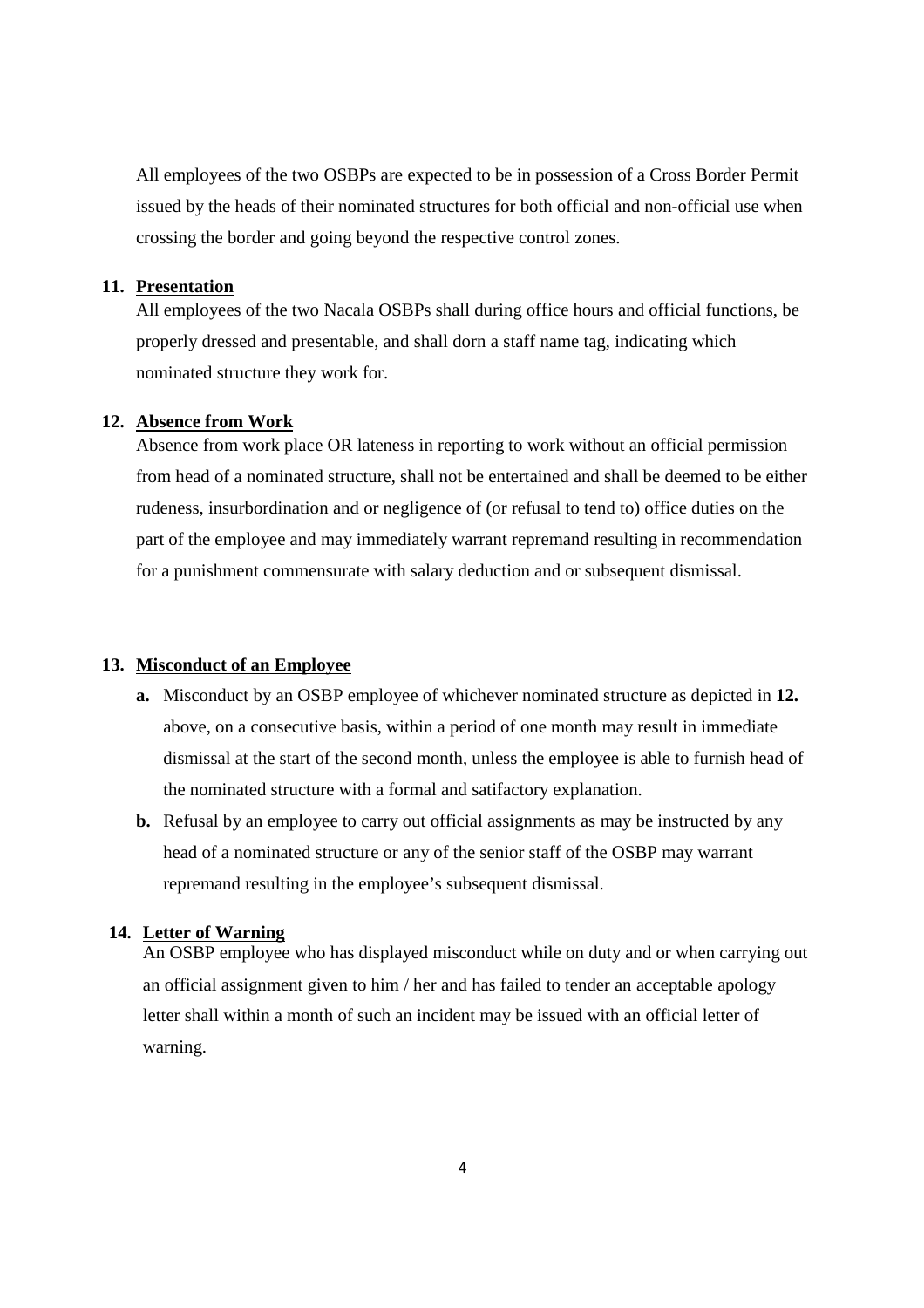If however the same employee should commit a similar or another offence in the second month, the same employee shall be issued with a second warning letter during the second month.

# **15. Dismissal from Employment**

- **a.** Following on from **14.** above, if the same employee is issued with a third warning letter whether in the second or third month and does not tender a satifactory apology letter, he / she shall be considered to have displayed gross misconduct and may at the discretion of the head of the nominated structure be recommended to the competent authority for dismissal.
- **b.** In the event that an an OSBP employee is dismissed by the competent authority after close consultation with head of the nominated structure, for reasons that shall have been formally communicated to the employee, the competent authority shall not enter into further negotiations or correspondences with the employee, from date of dismissal.

# **16. Cancellation of warning letters**

An OSBP employee who having received the first warning letter in the first month and does not receive a second warning letter either in the first, second or third month, shall have the first warning letter cancelled.

 It follows that if the employee receives a second warning letter in the second month and none in the subsequent three months, he / she shall equally have his / her second warning letter cancelled in the third month.

 If however the employee receives a third warning letter either in second or third month, then he / she may still be dismissed, after the due processes as in **15a**, have been followed.

# **17. Monthly Salary**

**a.** The respective nominated structure working in liaison with the competent authority shall endeavor to pay the employee's monthly salary by or on the last working day of the month, where this amount has been formally agreed between the employee and the competent authority, and is stipulated in the Employment Letter.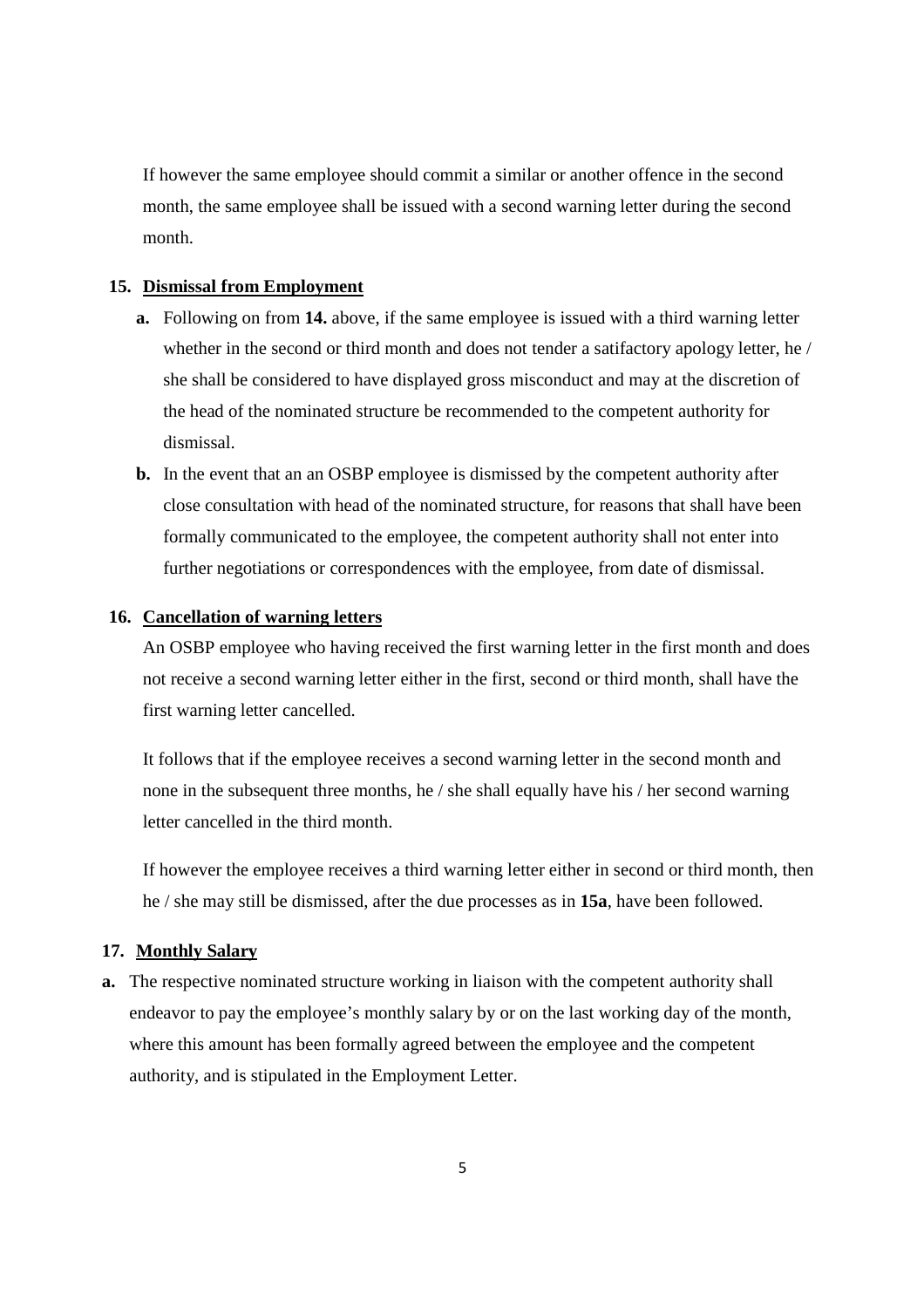- **b.** For clarity, the employee's monthly **gross salary** (not net) shall include Government taxes, statutory levies and allowances such as house, education, entertainment, and medical allowance.
- **c.** An OSBP employee should ensure that on receipt of his / her monthly salary, he / she signs a payment voucher or he / she is given a salary payment slip to avoid confusion in the future.
- **d.** The respective nominated structure does not encourage application for payment of salary advance, or salary-in-advance, NEITHER does it offer or give loans.
- **e.** The employee is nonetheless encouraged to form or join a co-operatives society of choice where facilities such as co-operatives loans may be available.

# **18. Annual Leave**

- **a.** An OSBP employee is entitled to **ONE MONTH PAID LEAVE** per leave year, where this is calculated to include working days only, and to exclude weekends and public holidays,
- **b.** An OSBP employee shall apply for annual leave, at least thirty days in advance and directly to his / her head of nominated structure who may decline to grant it,
- **c.** An OSBP employee shall not carry forward to the following leave year, more than half of his / her leave entitlement. If this should happen the employee shall automatically forfeit the leave days carried forward to his / her competent authority, free of charge.
- **d.** If the employee wishes to apply for sick leave, or an emergency leave (defined as a period of an unexpected emergency occurance), he / she shall formally notify the head of nominated structure 24 hours in advance. The application may not be unduly denied.

# **19. Maternity Leave**

All OSBP employees shall be entitled to two months paid maternity leave, or such leave as may be defined and prescribed by their respective competent authorities. They are therefore advised to apply for this leave **ONE MONTH BEFORE START** of the leave period, and should tender their respective applications directly to their respective head of nominated structure for forwarding and consideration by the competent authority.

## **20. Unofficial Visitors**

Unofficial visitors to the premises of the nominated structure within the OSBP or to the control zone shall at all times register their presense and purpose of visit.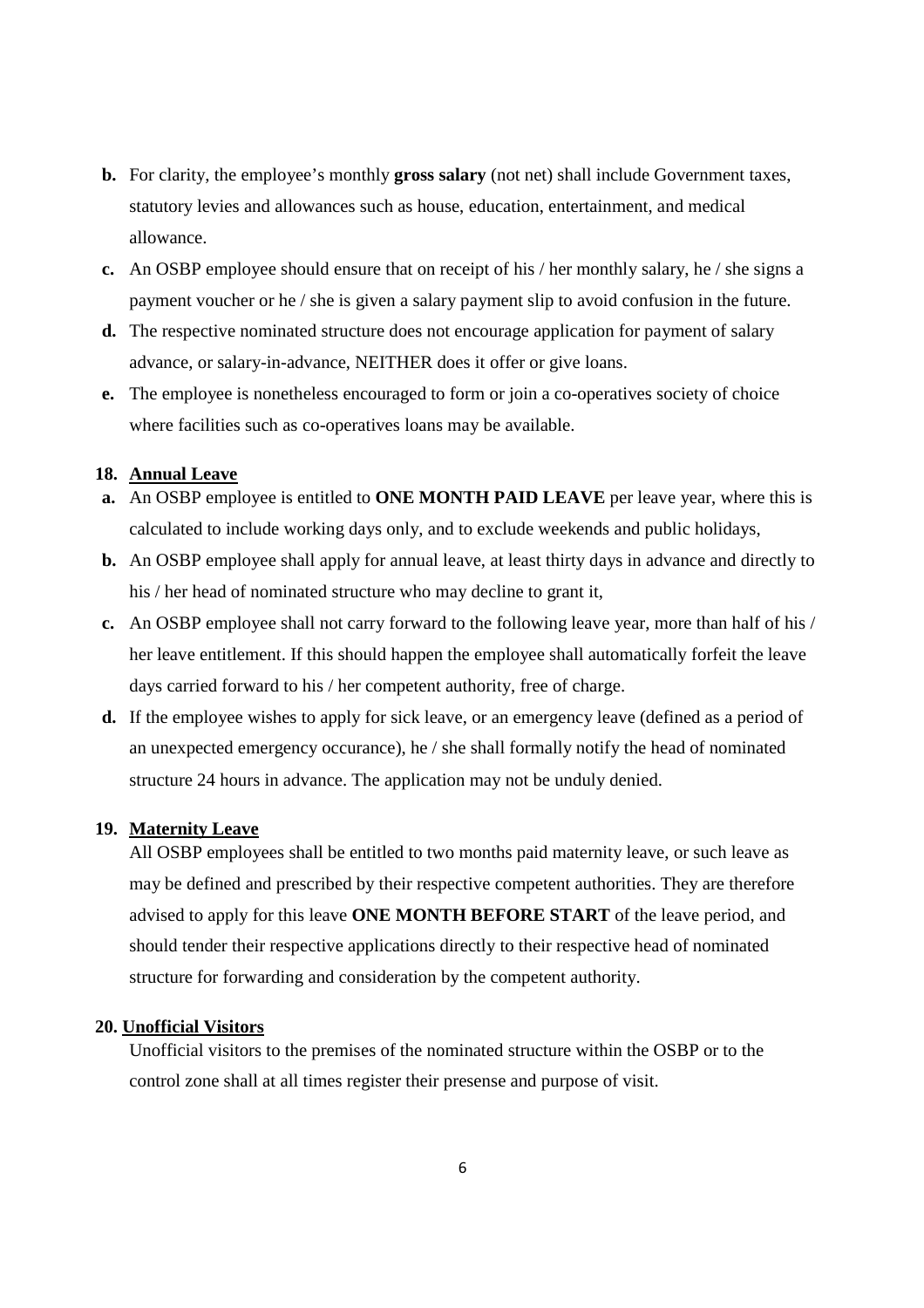Such visits are however not encouraged during office hours, neither should the visitors access the control zone nor the office premises of the nominated structure without permission.

# **21. OSBP Property**

- **a.** An OSBP employee is expected to take great care of all properties of the nominated structure and those belonging to other nominated structures within the control zone.
- **b.** Persons from outside the control zone, or from other nominated structures but within the control zone are not allowed usage of such property.
- **c.** Any misuse, loss or damage of such property as described in **21a** and **21b** above, occassioned by an OSBP employee shall result in replacement or repair, and the cost borne by the OSBP employee.
- **d.** Due to the limited supply of OSBP support facilities such as office space, staff houses and office equipment, OSBP employees should expect to look for own private dwelling premises and to refrain from use of such facilities for private purposes. Every effort however shall be made to ensure that adequate office space is provided including a central OSBP office.

#### **22. Promotion / Salary Increment**

Promotion, or salary increment is at the sole discretion of the competent authority in close liaison with the head of nominated structure.

# **23. Retirement**

An OSBP employee is expected to retire from the OSBP nominated structure, having attained the official legal retirement age as prevailing and is described in the competent authority's human resource rules and regulations.

# **24. Notice**

In the event that an OSBP employee decides to leave his / her employment with the nominated structure, he / she shall be expected to serve the nominated structure with **ONE MONTH NOTICE** of such intention.

Equally, should the nominated structure decide that the performance of an OSBP employee is unsatisfactory, he / she shall be served with a similar one month notice.

# **25. Probation**